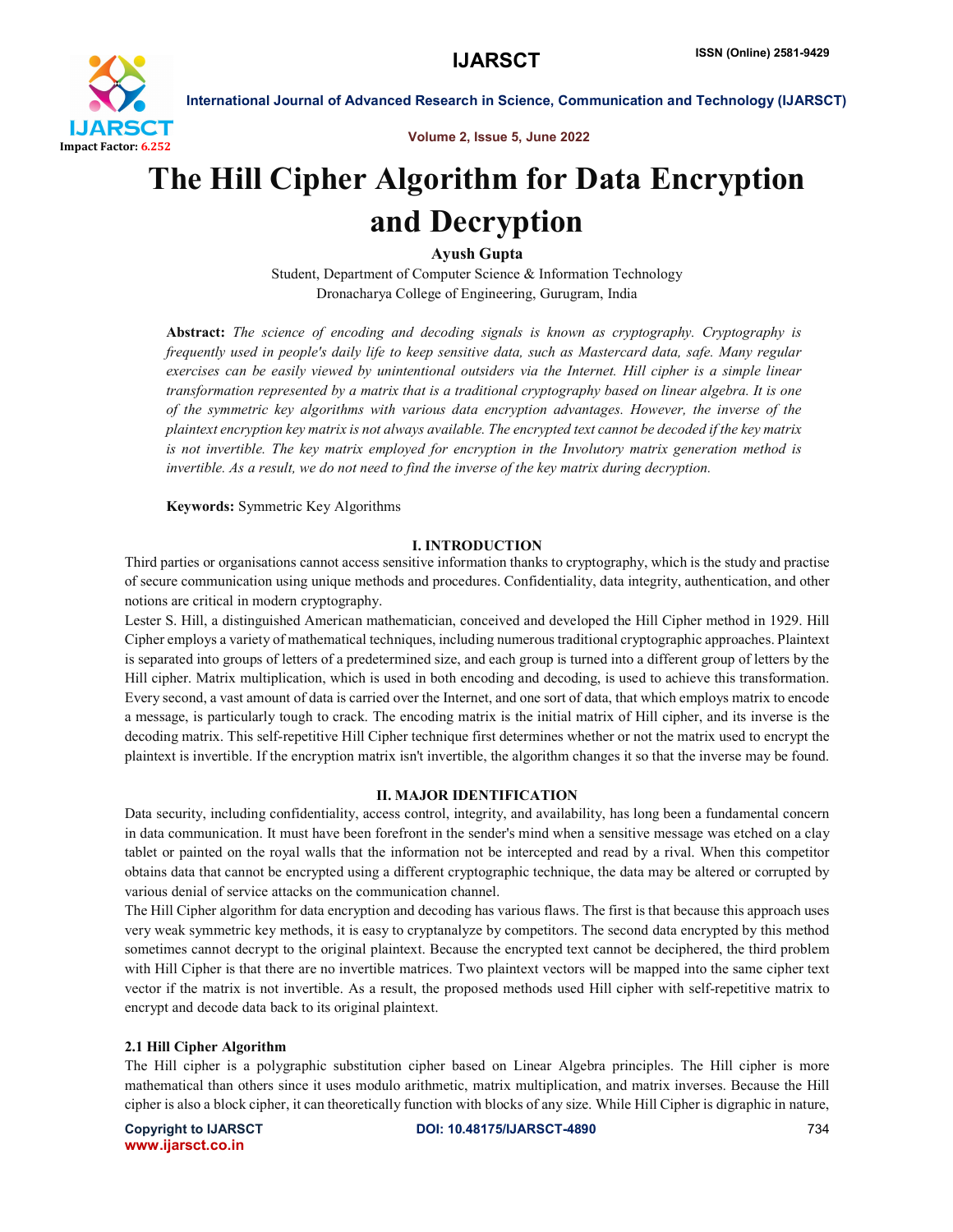

# Volume 2, Issue 5, June 2022

it may be expanded to multiple any size of letters for added complexity and reliability. Because the majority of Hill Cipher issues and solutions are mathematical in nature, concealing letters with precision becomes simple.Each block of n letters (seen as an n-component vector) is multiplied by an invertible nxn matrix against modulus 26 to encrypt a message. Each block is multiplied by the inverse of the matrix used for encryption to decrypt the message.The cipher key is the encryption matrix, and it should be chosen at random from the set of invertible nxn matrices (modulo 26).

# 2.2 Encryption

Each letter is first encoded as a number. The most common scheme used to be:  $A = 0$ ,  $B = 1, \ldots, Z = 25$  Then, the message that is to be encrypted will be held in a block of n letters considered as a vector of n dimensions. It will then be multiplied by an n x n matrix known as the key matrix. Then the result will be converted with modulo 26 (in this case, since the alphabet has 26 letters). This will yield the cipher text.



Fig. 1.

Hill Cipher's encryption technique is described in above flowchart. The plaintext to be encoded is the first step in this procedure. The plaintext is then transformed using certain criteria into a matrix form (P). As the encryption key, the matrix  $(P)$  will be multiplied by the matrix  $(K)$ . Because the matrix  $(K1)$  will be the key in the decryption procedure, it must be invertible. The result of multiplying the matrices  $(P)$  and  $(K)$  will be a matrix  $(C)$ . The same rules that were used to transform the plaintext into a matrix are used to convert this matrix into alphabetical form.

# 2.3 Mathematical Process

Given the plain text message: "paymoremoney" Encoding to the message to numbers yields:

P = 15, 0, 24, 12, 14, 17, 4, 12, 14, 13, 4, 24

Then for example using the key:

$$
\begin{pmatrix} 17 & 17 & 5 \ 21 & 18 & 21 \ 2 & 2 & 19 \end{pmatrix}
$$

 $\mathbf{I}$ 

We'll want to get the cipher text which the formula is:

# $C = PK \mod 26$

Then since the key is a  $3\times3$  matrix, then we can use the first three letters of the message and multiply them by the key matrix like so: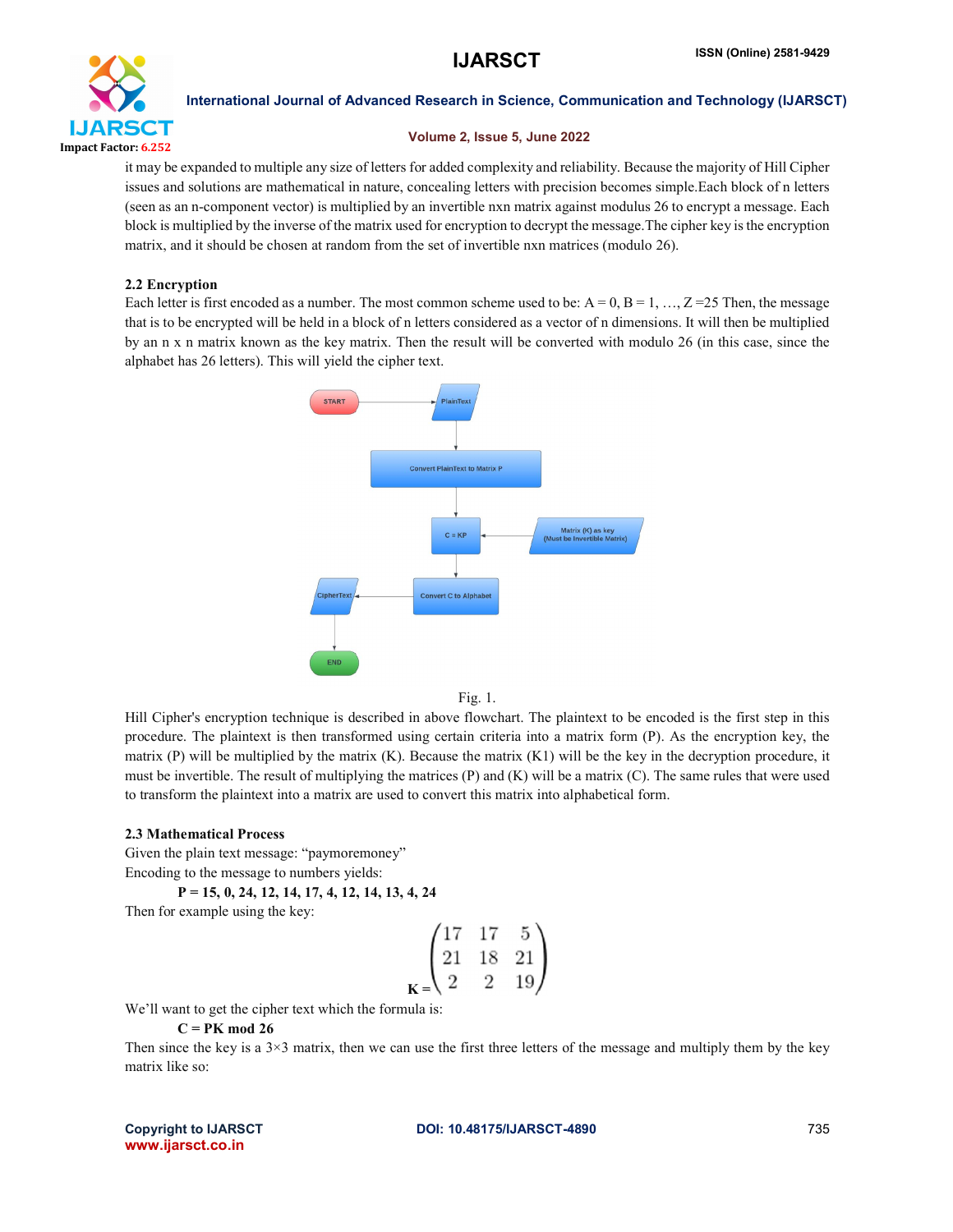

Volume 2, Issue 5, June 2022

$$
\begin{pmatrix} 17 & 17 & 5 \ 21 & 18 & 21 \ 2 & 2 & 19 \end{pmatrix}
$$
  
\nC = (15, 0, 24)  $\begin{pmatrix} 17 & 17 & 5 \ 2 & 2 & 19 \end{pmatrix}$   
\n= (303, 303, 531) mod 26  
\n= (17, 17, 11) = RRL  
\nRepeating this process with obtain that the encrypted string is:

 $C = RRLMWBKASPDH$  or in numbers  $C = 17, 17, 11, 12, 22, 1, 10, 0, 18, 15, 3, 7$ 

## 2.4 Decryption

To decrypt, we store the encrypted text in an n-dimensional vector, just like the plain text. Then we multiply by the key matrix's inverse. In actuality, this isn't a typical inverse matrix. It is highly reliant on the modulo employed. The generated matrix will then be modulo 26 converted. This returns the original message.



Fig. 2.

The decryption procedure in Hill Cipher begins with the Ciphertext as input, as shown in the diagram above. With certain rules, this Ciphertext will be translated into a matrix form (C). The inverse of the key matrix used during encryption will be multiplied by the matrix  $(C)$  to obtain a matrix  $(P)$ . The decryption process is completed by converting the matrix  $(P)$ back to alphabetical form using the same principles that were used to convert Ciphertext to matrix form.

### 2.5 Mathematical Process

Given the cipher text in numerical value:

 $C = 17, 17, 11, 12, 22, 1, 10, 0, 18, 15, 3, 7$ 

We want to obtain the plain text which is:

### $P = C / K \mod 26$

But we need to get the inverse of the key matrix. This process has some differences to the normal means of getting a matrix inverse. With the key we do the adjoint of each element and then transpose it and we obtain:

$$
\begin{pmatrix}\n-300 & 313 & 267 \\
-357 & 313 & -252 \\
6 & 0 & -51\n\end{pmatrix}
$$

Now what is different is the way the determinant is computed, we have that normally our determinant would be:  $detK = -939$ 

www.ijarsct.co.in

Copyright to IJARSCT DOI: 10.48175/IJARSCT-4890 736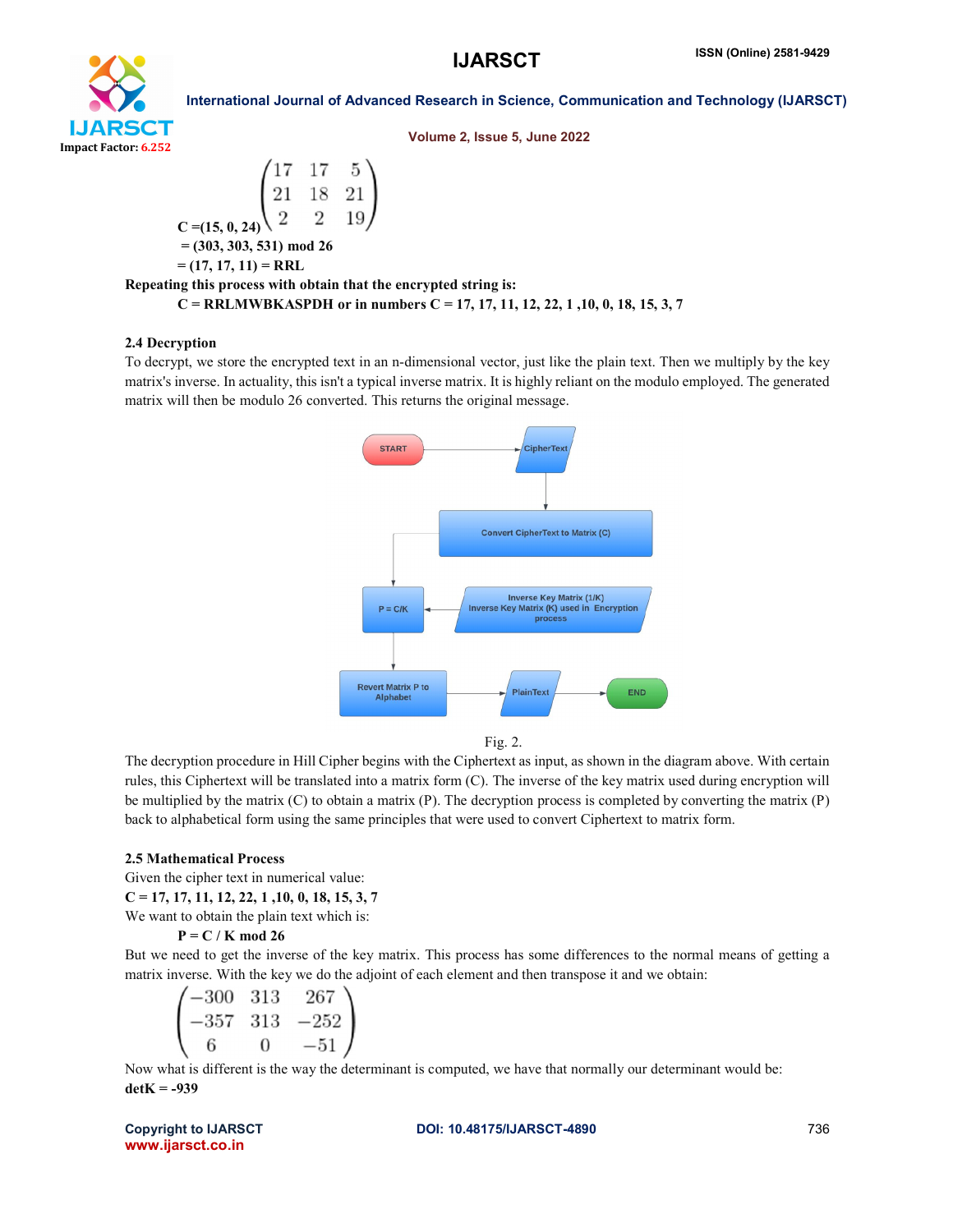

# Volume 2, Issue 5, June 2022

But the Hill Cipher uses a modulo so the real determinant would have to be converted with modulo 26, to obtain its correct values, hence we have:

# $-939 \text{ mod } 26 = -939 - 26 \text{ x floor}(-939 / 26)$

$$
=23
$$

Then the multiplicative inverse of the determinant must be computed which yields:

 $(1/23) \text{ mod } 26 = 17$ 

Because the modulo of the product between the determinant and the multiplicative inverse yields 1

# $(23 \times 17) \text{ mod } 26 = 1$

Then we multiply the adjoint matrix by the multiplicative inverse with the modulo and we obtain the inverse of the key matrix:

$$
1/K = 17\begin{pmatrix} -300 & 313 & 267 \\ -357 & 313 & -252 \\ 6 & 0 & -51 \end{pmatrix}_{\text{mod } 26}
$$
  

$$
1/K = \begin{pmatrix} 4 & 9 & 15 \\ 15 & 17 & 6 \\ 24 & 0 & 17 \end{pmatrix}
$$

And now is just a simple mean of multiplying the cipher text vectors with the inverse key matrix.

$$
P = (171711) \begin{pmatrix} 4 & 9 & 15 \\ 15 & 17 & 6 \\ 24 & 0 & 17 \end{pmatrix} \mod 26 = (15024)
$$
  
(15024) = P A Y

Which ends up giving us our original message "paymoremoney".

# III. CONCLUSION

Hill Encryption was one of the first polygraphic cipher systems to be based on a workable system with more than three symbols or letters in a single symbol or letter. Hill Cipher is rarely or never used in the present period. However, its existence in the cryptography learning curve is indisputable.

Understanding the use of Hill Ciphers in general requires both encryption and decryption. It is critical to recognise that any potential matrix in the system is not a key matrix. Instead, cipher decryption necessitates the use of an inverse key matrix.

The determinant method can tell you whether or not the inverse exists. If the determinant has a value of 0 or shares a factor other than 1, the matrix does not have an inverse. As a result, decryption will require the use of a new key matrix. To extract results from a cipher, an useable or key matrix with non-zero determinants must have a coprime component directly proportional to the overall length of the alphabet.

# **REFERENCES**

- [1]. H. Ming dan S. LiZhong, "A New System Design of Network Invasion Forensics," in 2009 Second International Conference on Computer and Electrical Engineering, 2009, hal. 596–599.
- [2]. A. Lubis dan A. P. U. Siahaan, "Network Forensic Application in General Cases," IOSR J. Comput. Eng., vol. 18, no. 6, hal. 41–44, 2016.
- [3]. F. H. Khan, R. Shams, F. Qazi, dan D.-E.-S. Agha, "Hill Cipher Key Generation Algorithm by using Orthogonal Matrix," Int. J. Innov. Sci. Mod. Eng., vol. 3, no. 3, hal. 5–7, 2015.
- [4]. A. P. U. Siahaan, "Three-Pass Protocol Concept in Hill Cipher Encryption Technique," Int. J. Sci. Res., vol. 5, no. 7, hal. 1149–1152, 2016.
- [5]. W. Stallings, Cryptography and Network Security Principles and Practices, 4th ed. Prentice Hall, 2005.
- [6]. A. P. U. Siahaan, How to Code: Advanced Encryption Standard in C#. Medan: Fakultas Ekonomi Universitas

```
www.ijarsct.co.in
```